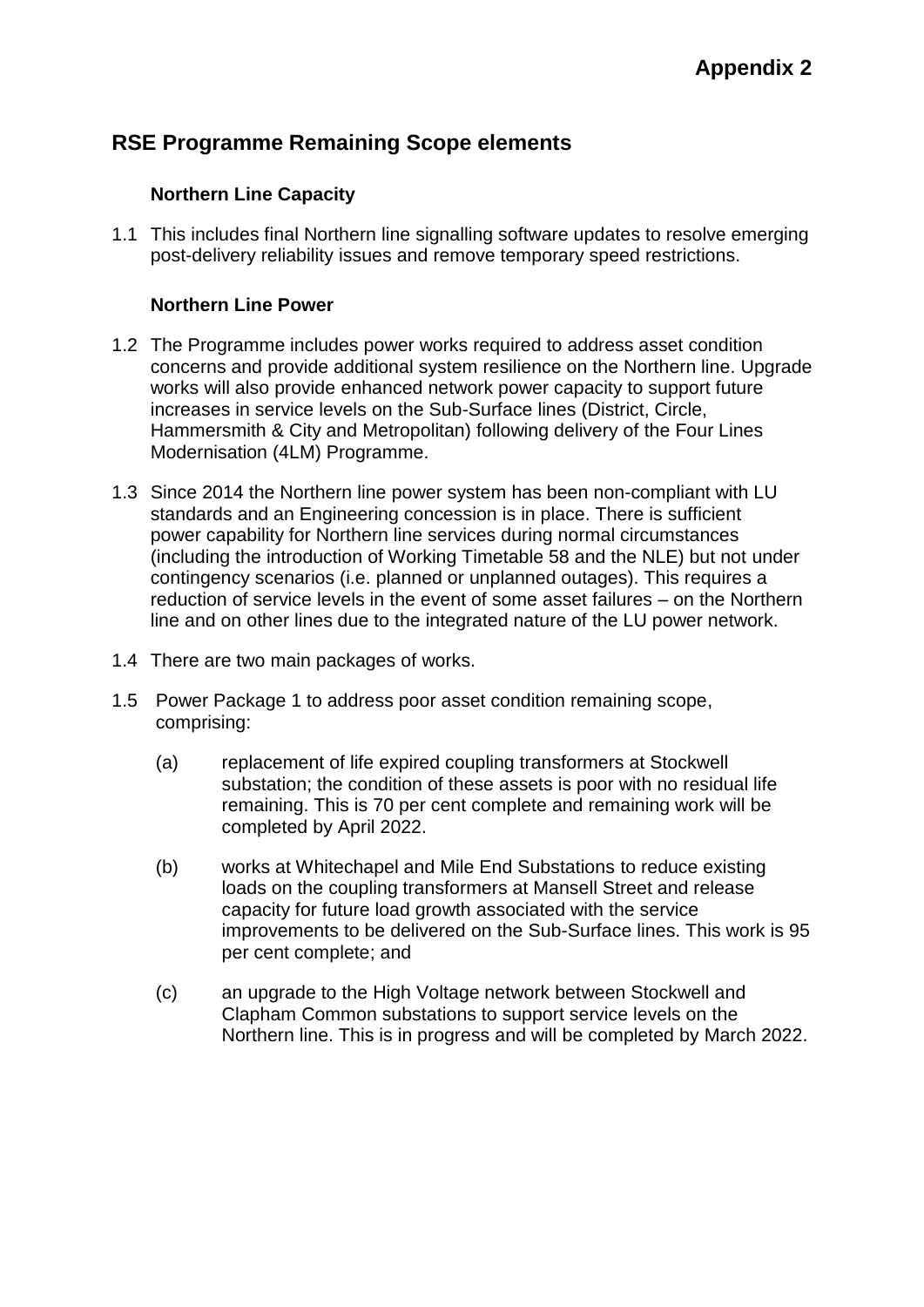- 1.6 Power Package 2 to restore power system resilience on the Northern line to achieve compliance with LU Standard S1972, comprising:
	- (a) two HV panels at Hendon to extend the existing HV panels, 2.2km of HV cable, the rephasing of Finchley Intake, DC cabling reinforcement of up to 20 track feeders at 14 sites totalling over 4.8km of cable. This work is required to provide the firm capacity to deliver a reliable service during planned or unplanned outages; and
	- (b) improved ventilation and temperature monitoring at West Ham Bulk Supply Point (BSP), new forced ventilation schemes at 3 sites, a ventilation upgrade at 1 site and overhaul of ventilation systems at 6 sites to ensure optimum operational performance of power supply equipment.



# **Image 1: New HV Coupling Transformer installation at Stockwell sub-station**

# **Northern and Jubilee Line Rolling Stock**

- 1.7 This is a programme of fleet modifications to improve reliability and performance, remove redundant signalling equipment and alleviate a capacity constraint at Neasden depot. This includes following projects:
	- (a) updates to the Northern line fleet (95 Tube Stock) Train Management System (TMS) software to reflect the removal of legacy signalling and train protection equipment as part of the earlier signalling upgrades. This work is planned to compete in early 2023;
	- (b) software modifications for Jubilee and Northern line trains to improve the optimisation of regenerative and friction braking performance. This work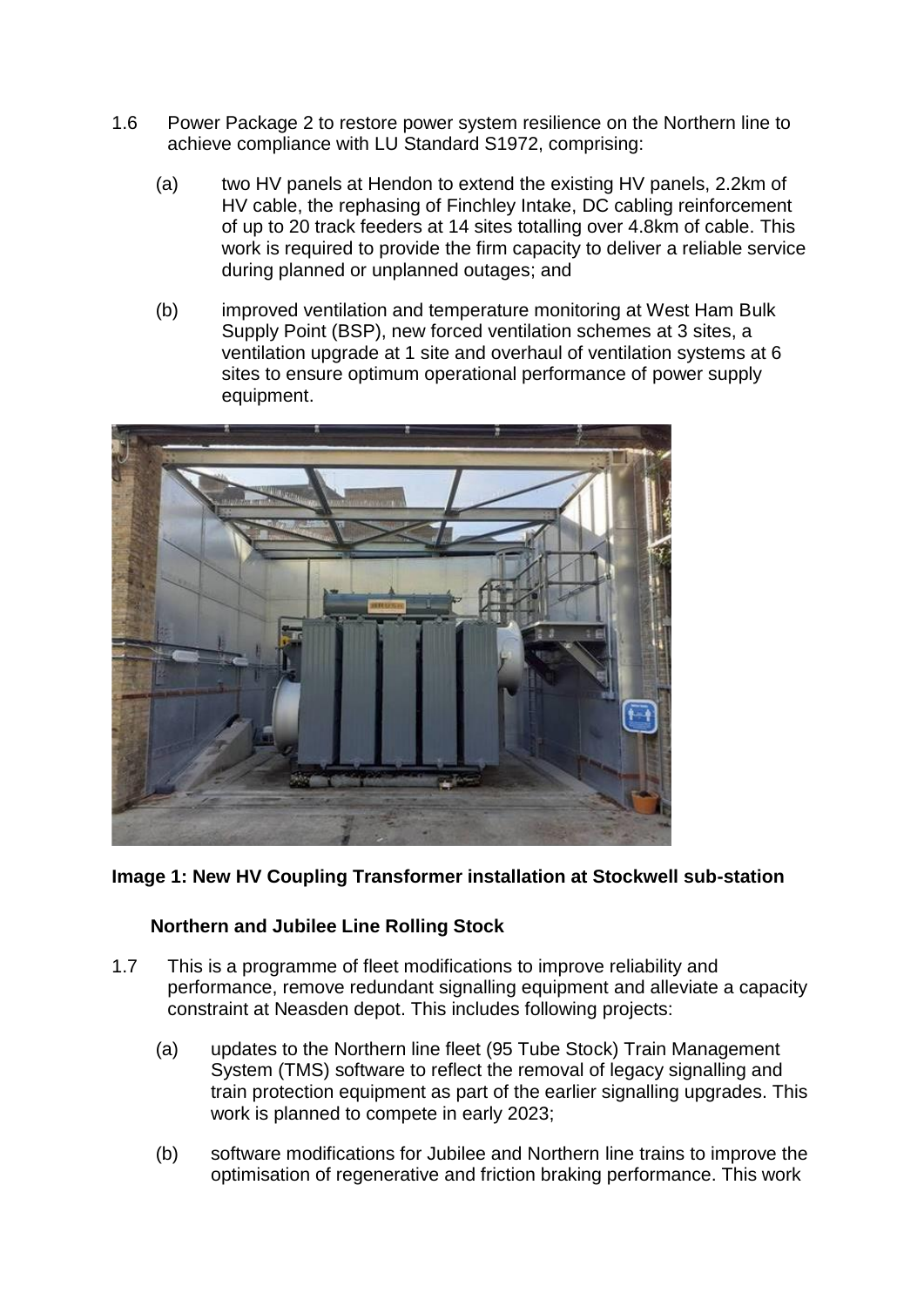is planned to complete in early 2024; and

(c) modifications to enable trains to operate at increased speeds (up to 10mph) in the Jubilee line Neasden and Stratford Market depots. The Neasden Depot Injection Rate project will improve train entry/exit performance to support a timetable uplift on the Metropolitan line to be delivered under the 4LM programme. This work is on target to complete by September 2022 in line with planned delivery schedule for 4LM uplifts.

### **Jubilee line Signalling software update**

1.8 Jubilee line signalling system requires a software updates by the supplier to ensure consistency of operational functionality. This will improve degraded performance on the Jubilee line and maintain software consistency across Jubilee, Northern and Sub surface lines.

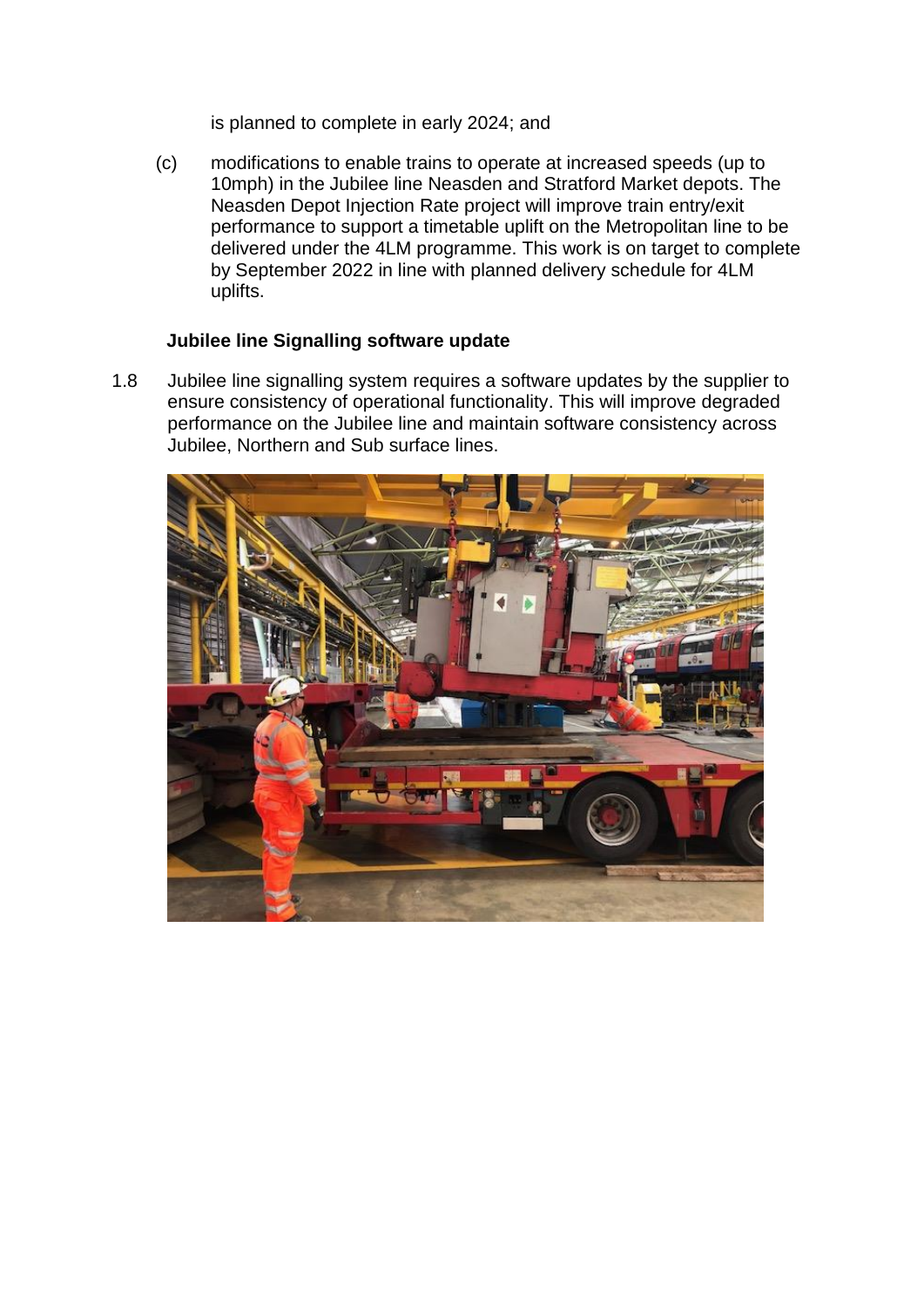

**Images 2 and 3 - Mobile wheel lathe installation at Stratford Market depot Jubilee line**